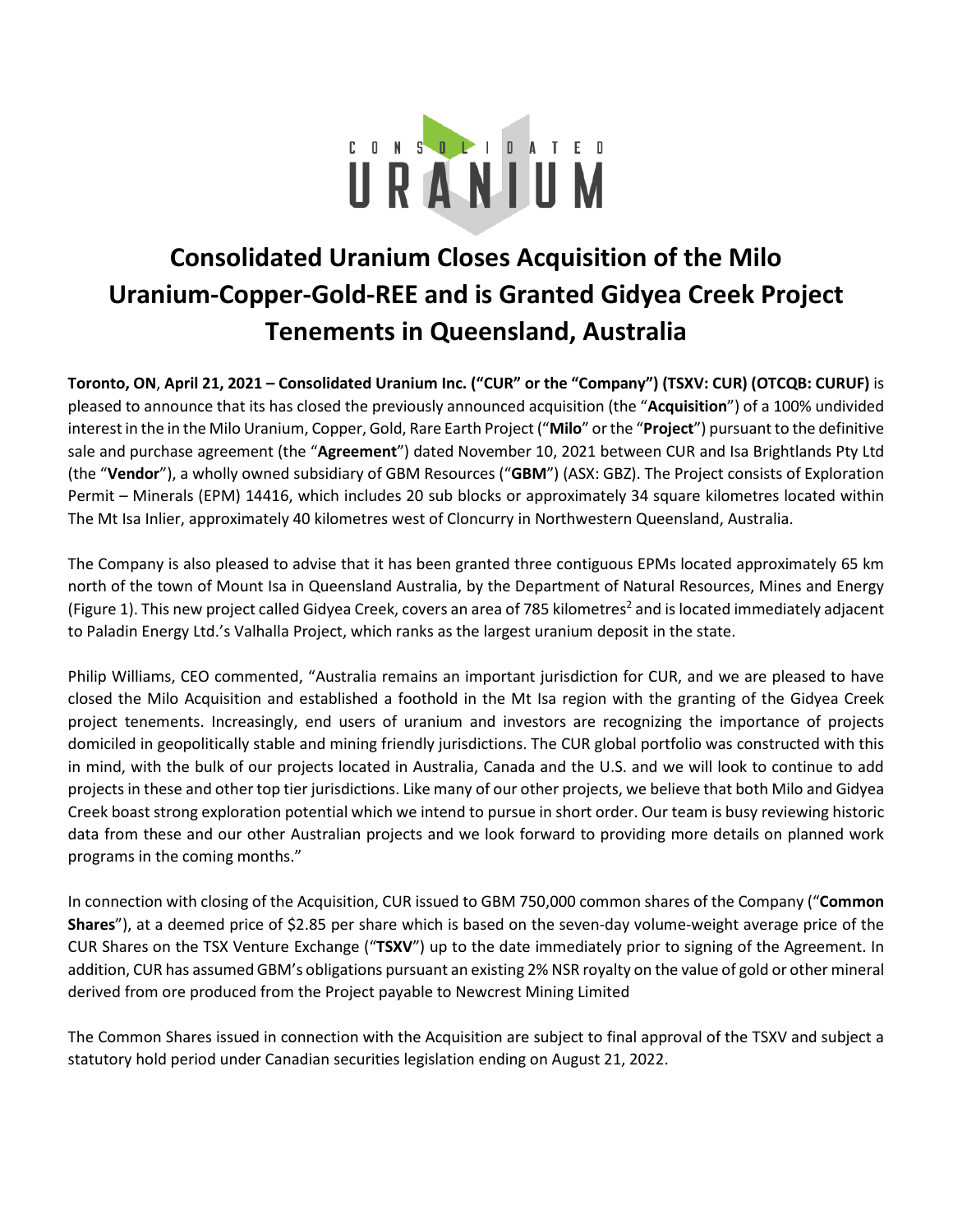#### **The Milo Uranium, Copper, Gold, Rare Earth Project**

The Milo deposit is a large IOCG breccia style system where base and precious metal mineralization occurs as moderate to steeply north-east dipping, sulphide rich breccia zones which are enclosed by a zone of TREEYO-P2O5 enrichment forming a halo to the base metal mineralization. Drilling by GBM from 2010 to 2012 totalled 32 drillholes with each phase of drilling extending the mineralization to the north and south. The drilling has delineated continuous Uranium, Cu and REE mineralization over a strike length of 1 kilometre and up to 200 metres wide. The 2012 drilling program intersected some high-grade Cu mineralization including 2 metres @ 6.19% Cu at 163 m downhole in MIL015, one of the most southerly drilled holes.

Exploration potential at Milo is considered to be good. Much of the previous work at Milo, including the bulk of drilling, has been directed at the Milo Gossan. A similar gossan occurs immediately to the west (Milo Western Gossan) and is over 1 kilometre long. It has a similar Radiometric signature to Milo. In addition, a further large untested radiometric anomaly occurs approximately 1 kilometre to the North (Milo North) which has the largest radiometric anomaly on the tenement. Previous work has focused on the rare earth potential of the project rather than the Uranium potential.

Mining One Consultants ("Mining One"), an independent consulting company, prepared a technical report on the Project in accordance with the disclosure standards of JORC, 2004 entitled "Milo Project Scoping Study" dated March 2013. Geomodelling Ltd. was contracted by GBM to generate a block model resource estimate for the deposit for inclusion in the Mining One report., which was detailed in a [CUR news release dated November 10, 2021.](https://consolidateduranium.com/news-releases/consolidated-uranium-to-acquire-the-milo-uranium-copper-gold-ree-project-in-queensland-australia/) This mineral resource estimate is considered to be a "historical estimate" for CUR as defined under National Instrument 43-101 – Standards of Disclosure for Mineral Projects ("NI 43-101") and is not considered by the Company to be current and the Company is not treating it as such. A Qualified Person has not done sufficient work to classify the historical estimate as current mineral resources. CUR would need to review and verify the previous drill hole data and conduct an exploration program, including twinning of historical drill holes in order to verify the historical estimate as a current mineral resource.

# **The Gidyea Creek Project**

The Gidyea Creek Project tenure is located within the highly prospective Leichhardt River Fault Trough (LRFT), part of the Western Succession of the Mount Isa Basin. The Western Succession has a long history of Uranium exploration (over 50 years) and is associated with over 100 recorded uranium occurrences hosted within the Paleoproterozoic metasediments and mafic volcanic rocks (Polito et al., 2007) that belong to the Eastern Creek Volcanics (ECV). The majority of known uranium occurrences in the ECV occur to the east by the Gorge Creek Fault and the Quilalar Fault Zone, to the north by the Crystal Creek Fault, to the west by the eastern margin of the Sybella Granite and the Twentynine Mile Fault and to the south by a zone coincident with the Mount Isa township (Polito et al, 2007). The mineral occurrences are observed as ironstone gossans some associated with small historic uranium workings, generally coincident with large radiometric, magnetic and geochemical anomalies. The most significant of these occurrences is the Valhalla group of deposits (Valhalla, Odin, Skal) which occur just to the south of the Gidyea Creek Tenement boundary.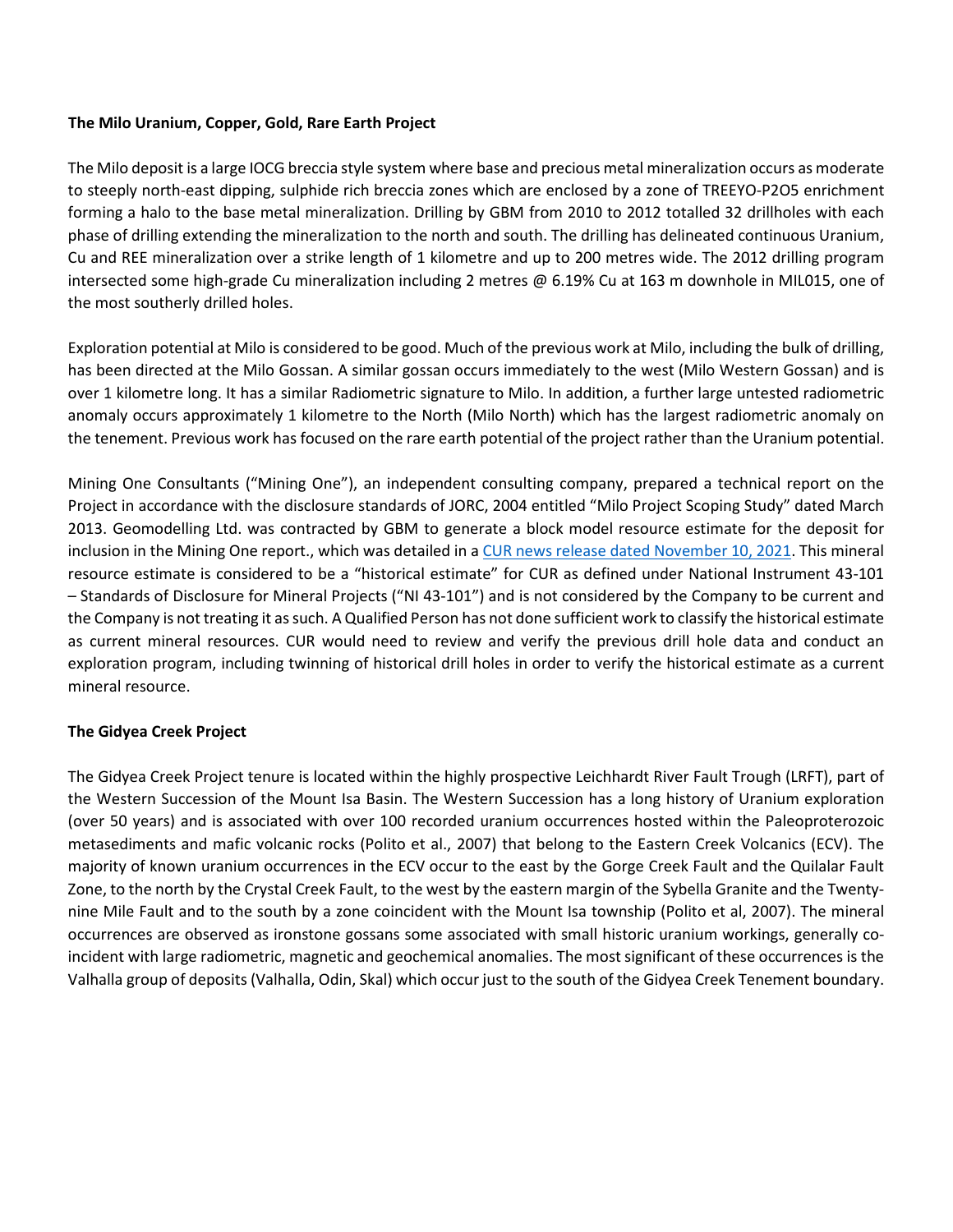

#### *Figure 1: Gidyea Creek Project Location Map*

The Valhalla deposit is an epigenetic, hydrothermal, structurally controlled and albitite-hosted deposit of uranium. It is located within a NNW-striking sequence of intercalated metabasalt, laminated meta-shales and meta-siltstone units of the Eastern Creek Volcanics, which form a thick rift/sag sequence within the Leichhardt River Domain of the Mount Isa western succession (Cover Sequence 2) thought to have occurred between 1740 and 1680 Ma within the latest Paleoproterozoic. The Valhalla and Skal mineralisation are hosted by hematite-magnetite–carbonate breccias associated with a zone of intense mylonitic/cataclastic shearing and hydraulic brecciation.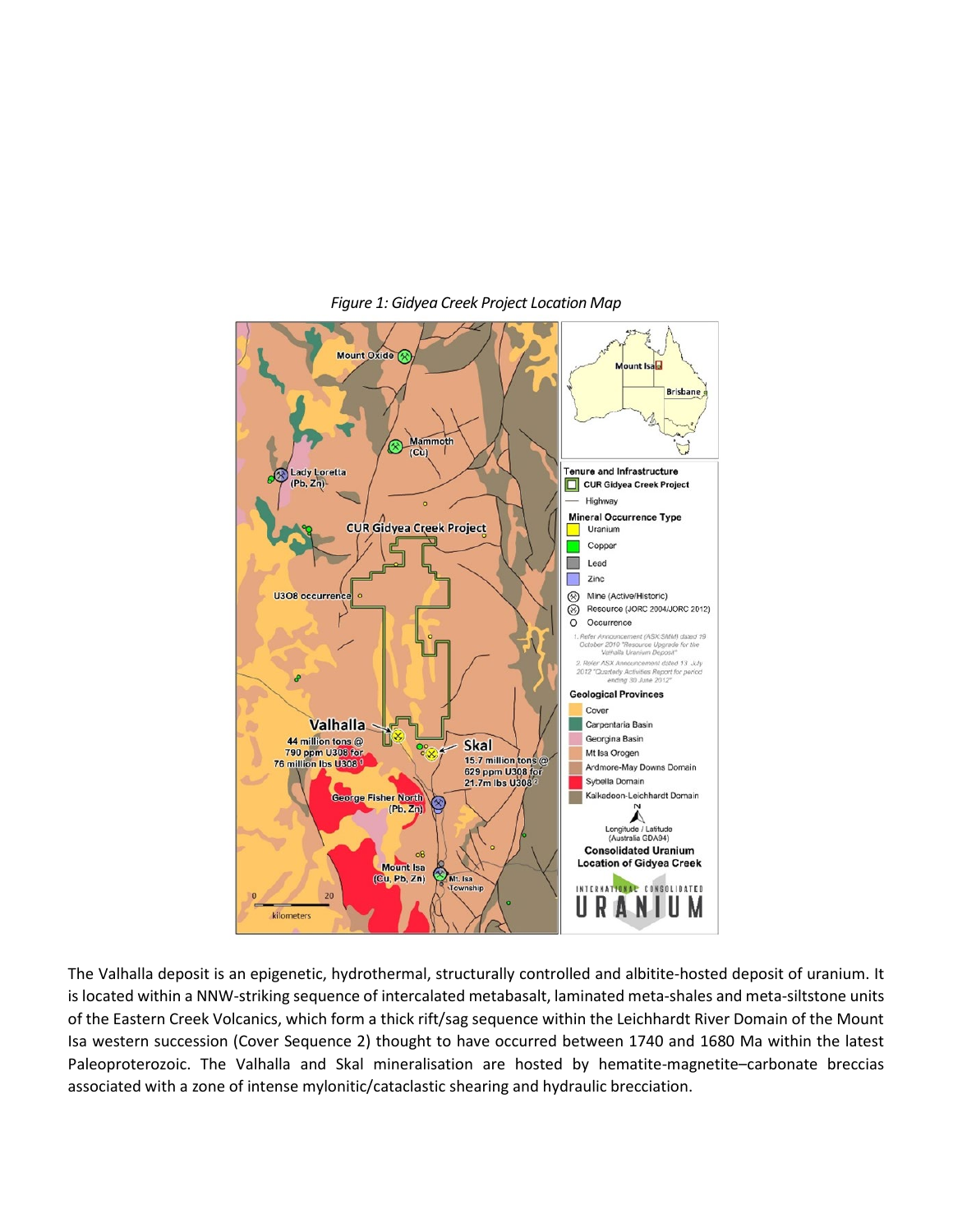The presence of significant zones of uranium and copper mineralisation, the proximity to the regional Mt Isa Fault zone, the proximity to granite intrusives and the mineralogy of the known deposits have been taken to imply that the mineralisation has an IOCG association (Hitzman and Valenta, 2005), however others hypothesize that the uranium deposits are metamorphosed equivalents of Proterozoic unconformity-type uranium deposits (Gregory et al, 2005).

The primary exploration target at Gidyea Creek is potential uranium occurrences with the ECV sequences which extend through the Gidyea Creek project tenure. Initial exploration activity will consist of data integration and review, in conjunction with development and refinement of the mineralization models to define first-order targets within the project tenure.

### **Technical Disclosure and Qualified Person**

The scientific and technical information contained in this news release was reviewed and approved by Peter Mullens (FAusIMM), CUR's VP Business Development, who is a "Qualified Person" (as defined in NI 43-101).

### **About Consolidated Uranium**

Consolidated Uranium Inc. (TSXV: CUR) (OTCQB: CURUF) was created in early 2020 to capitalize on an anticipated uranium market resurgence using the proven model of diversified project consolidation. To date, the Company has acquired or has the right to acquire uranium projects in Australia, Canada, Argentina, and the United States each with significant past expenditures and attractive characteristics for development. Most recently, the Company completed a transformational strategic acquisition and alliance with Energy Fuels Inc., a leading U.S.-based uranium mining company, and acquired a portfolio of permitted, past-producing conventional uranium and vanadium mines in Utah and Colorado. These mines are currently on stand-by, ready for rapid restart as market conditions permit, positioning CUR as a near-term uranium producer.

#### **For More Information, Please Contact**

**Philip Williams President and CEO** pwilliams@consolidateduranium.com

**Mars Investor Relations** +1 647 557 6640 [cur@marsinvestorrelations.com](mailto:cur@marsinvestorrelations.com)

Twitter: @ConsolidatedUr www.consolidateduranium.com

Neither the TSXV nor its Regulations Services Provider (as that term is defined in policies of the TSXV) accepts responsibility for the adequacy or accuracy of this release.

# **Cautionary Statement Regarding "Forward-Looking" Information**

*This news release contains "forward-looking information" within the meaning of applicable Canadian securities legislation. "Forward-looking information" includes, but is not limited to, statements with respect to activities, events or developments that the Company expects or anticipates will or may occur in the future including, but not limited to,*